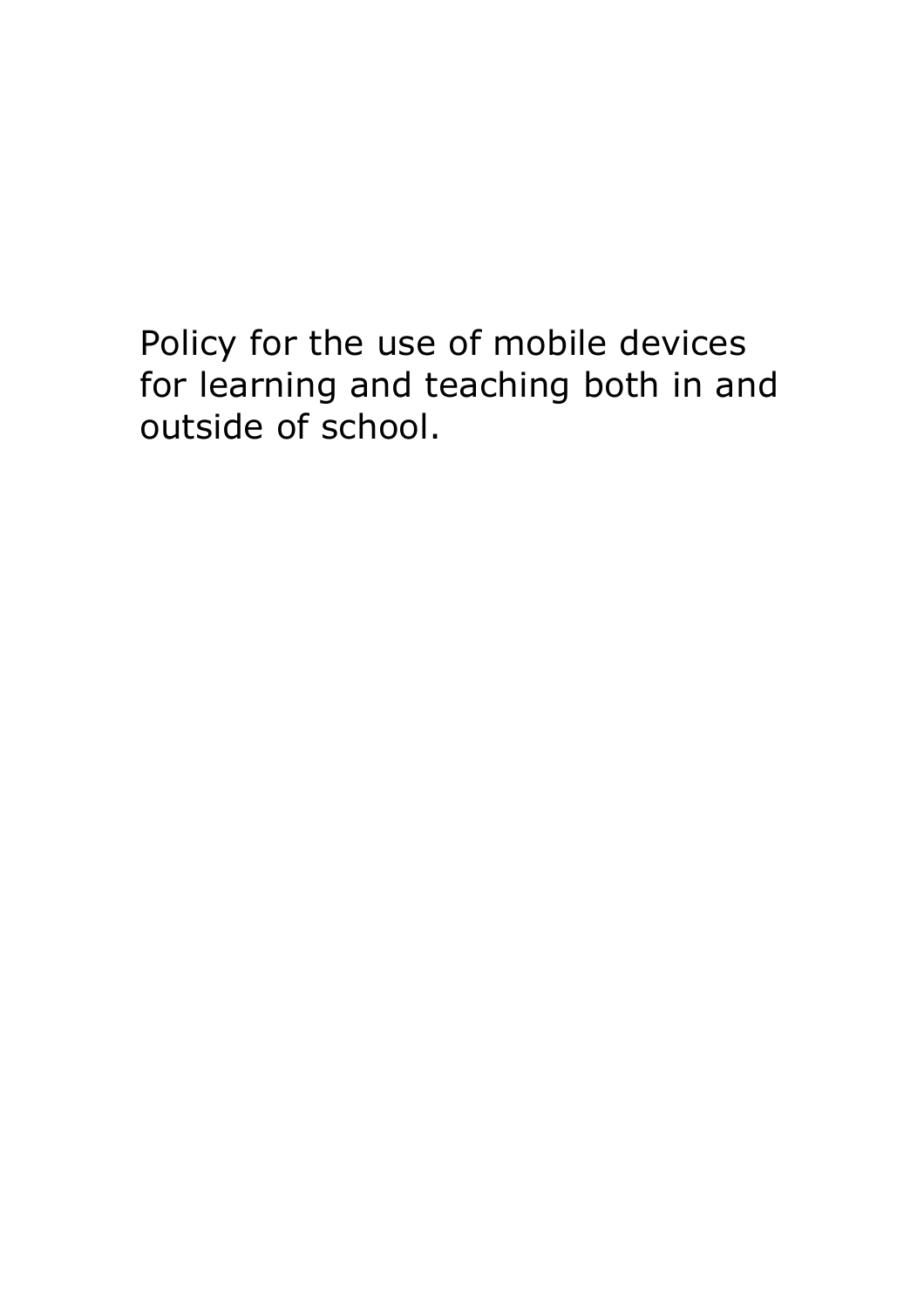## Mobile Learning Devices Policy **Mobile Devices Include;**

 iPods iPads Android Tablets Smart Phones Other devices with the characteristics below

### **Characteristics of Mobile Computing Devices**

 Access to the Internet with sharing capability Audio/Photo/Video Recording Device specific Software – "Apps" Compatability with more 'traditional' computing devices

## **Uses for Mobile devices in School Situations**

 Accessing information and resources via the internet Capturing information via multimedia (camera/sound recording) Processing, editing and presenting information Sharing Information with peers and others within school via Cloud services and Web 2.0 Publishing to the web for more widespread audience Administration – registration etc.

## **Potential Benefits of mobile devices:**

 Camera and Audio Recording facility for quick and easy pictures and sound recording provides fast information acquisition Handheld and light to carry Easy to share information with others in a group activity Facilitates shared learning and collaboration Facilitates mixing, remixing and synthesis of ideas and information Intuitive Touch Screen Technology for immediate 'natural' access without need for peripheral devices supported by Intuitive software Easily create and arrange multi-media content

## **Potential Risks/Issues to be managed**

 Damage or loss due to handling Management of User/Purchasing accounts including e-mail Wireless access **Synchronisation**  Power Management and Charging Security and Access to devices including offsite use Permissions for Images etc. to be used Off site Storage of content

# **What is the school going to put in place for the risks?**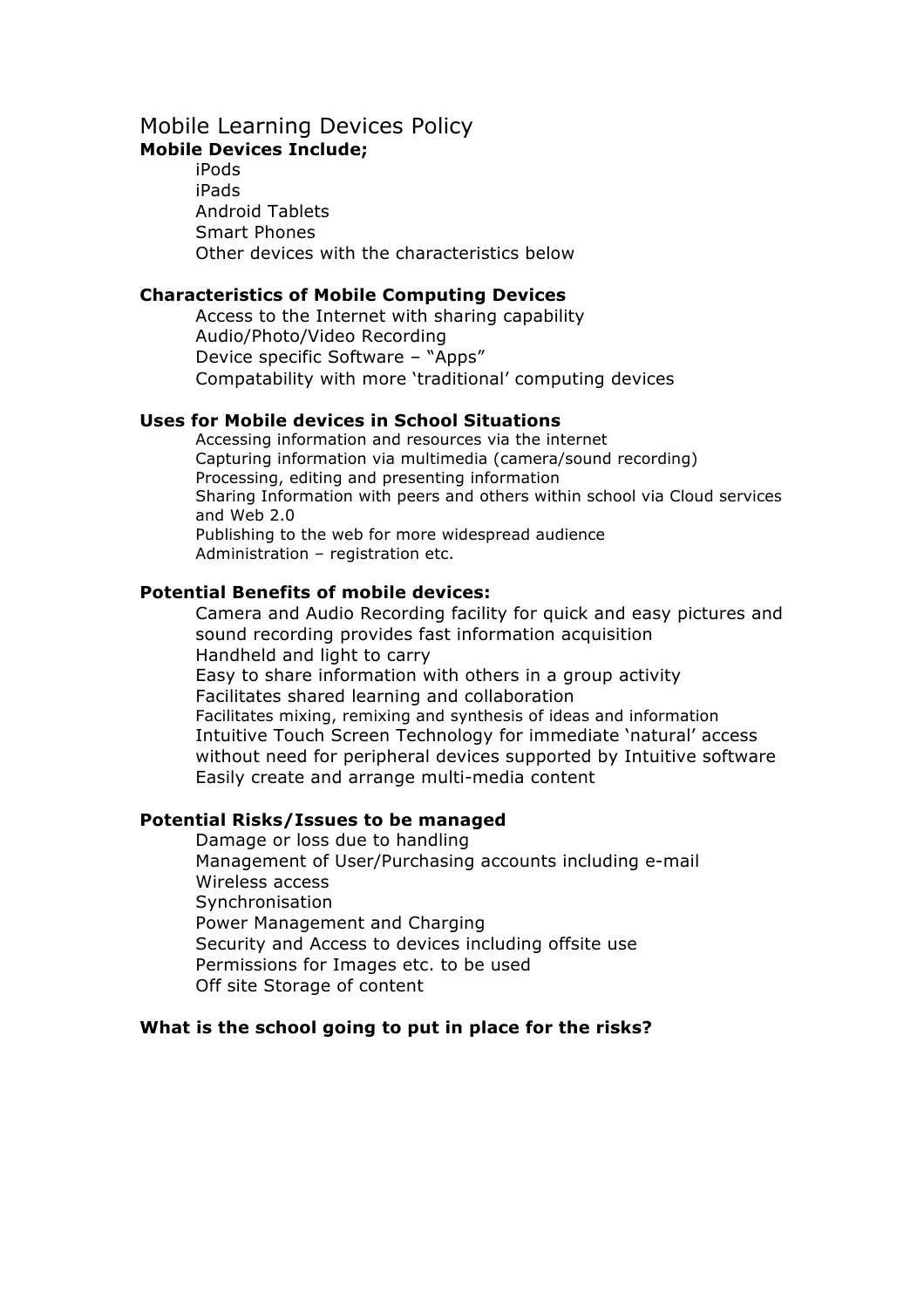### **Device Management**

 All devices will be set up to synchronise with one 'management' computer or "Mother Ship"

 Only apps approved by the school will be loaded onto the device. Staff must not load apps onto the device using their own user accounts, or access their personal mail accounts via these devices This will allow apps to be managed effectively as well as allowing regular updates to devices to be handled through one channel. Power Management and Synchronisation will be via the ParaSynch Tray/Box which connects to the Mother ship via USB.

 All devices should be signed out of storage and returned after use and staff must ensure that they are left in a charging state. Staff can take devices off site for school trips etc and the school will be then responsible for loss or damage.

 If staff wish to take home a device for familiarisation purposes they must seek permission from SMT. It then is their responsibility if lost, stolen or damaged, and it is their responsibility to replace the device. (check your Home Contents insurance)

 By synching with one machine, all content produced on the devices can be transferred to the Mother Ship and thence to the network In addition all devices should be connected to the school wireless network and from there via a filtered connection to the Internet thus providing access similar to that enjoyed via desktop/laptop devices

 Individual Staff using the devices are ultimately responsible for ensuring that any work created on the devices is downloaded/saved and the devices cleared ready for the next user

### **User Accounts**

 Because of the nature of such devices, software is purchased via the Apple App Store or the Android Marketplace or similar. The school has a password protected user account and an associated e-mail account that receives invoices/receipts for purchases via the account. Payments are made via a pre-paid top up card as and when. There should be no more than  $£16$  maximum in the account  $(£1$  plus  $£15$  top-up)

 Only the designated persons will access this account and make purchases. Admin staff are able to access the accounts and e-mail in order to provide fiscal accountability.

 Passwords should be changed regularly Go through this with Lee

#### **Permissions**

As part of the general Internet Policy of the school, all pupils/parents permission is requested for photographs and video to be taken. The reasons for this need to be clearly understood by staff and parents, as the devices will inadvertently capture pupils in a photograph and video, and parents need to feel confident that such content is safely held. Any video or stills posted to the Internet will not allow specific identification of children, unless there is a clear reason and in that case further permission will be sought